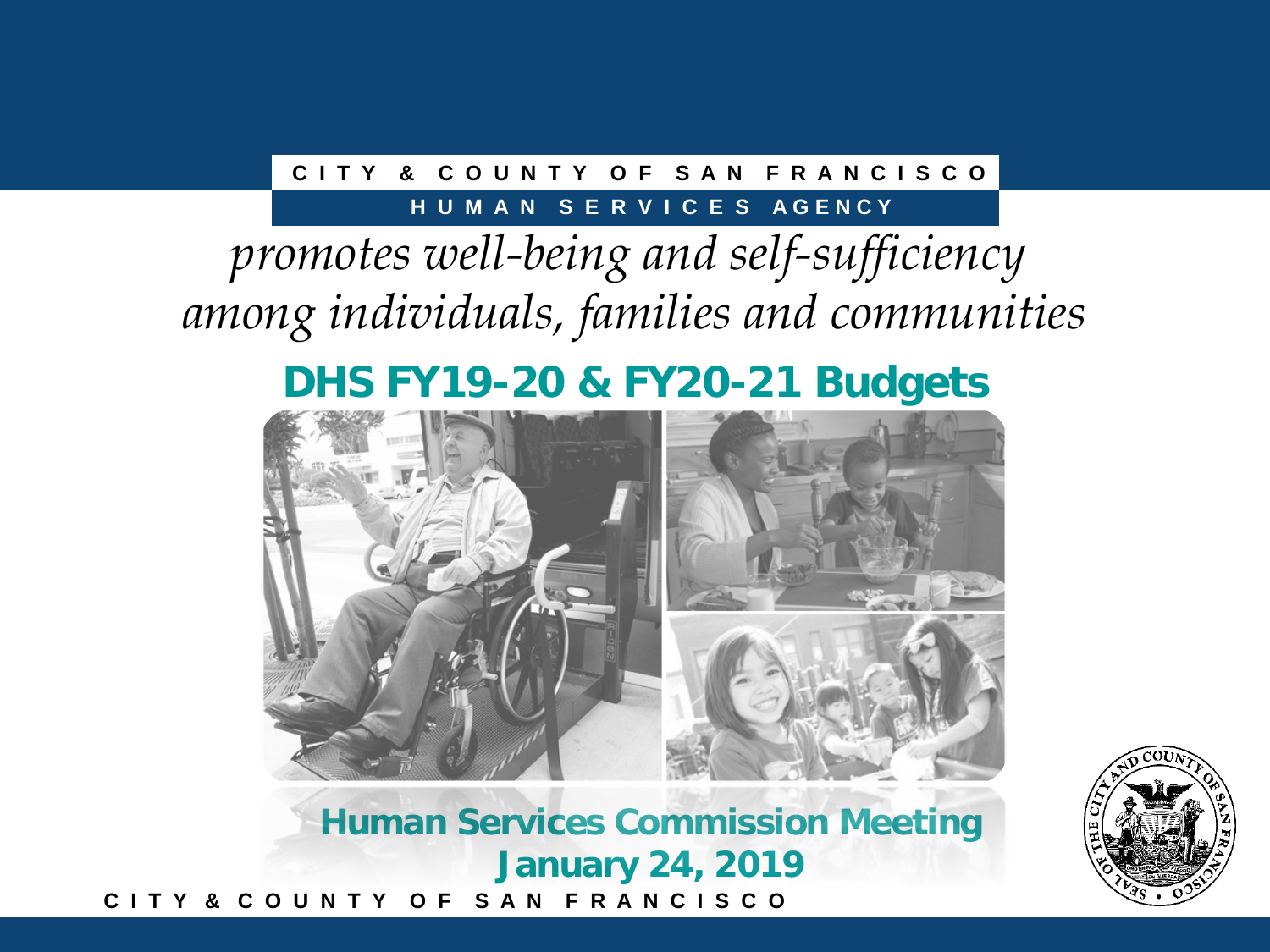

#### **C I T Y & C O U N T Y O F S A N F R A N C I S C O**

#### **H U M A N S E R V I C E S A G E N C Y**

2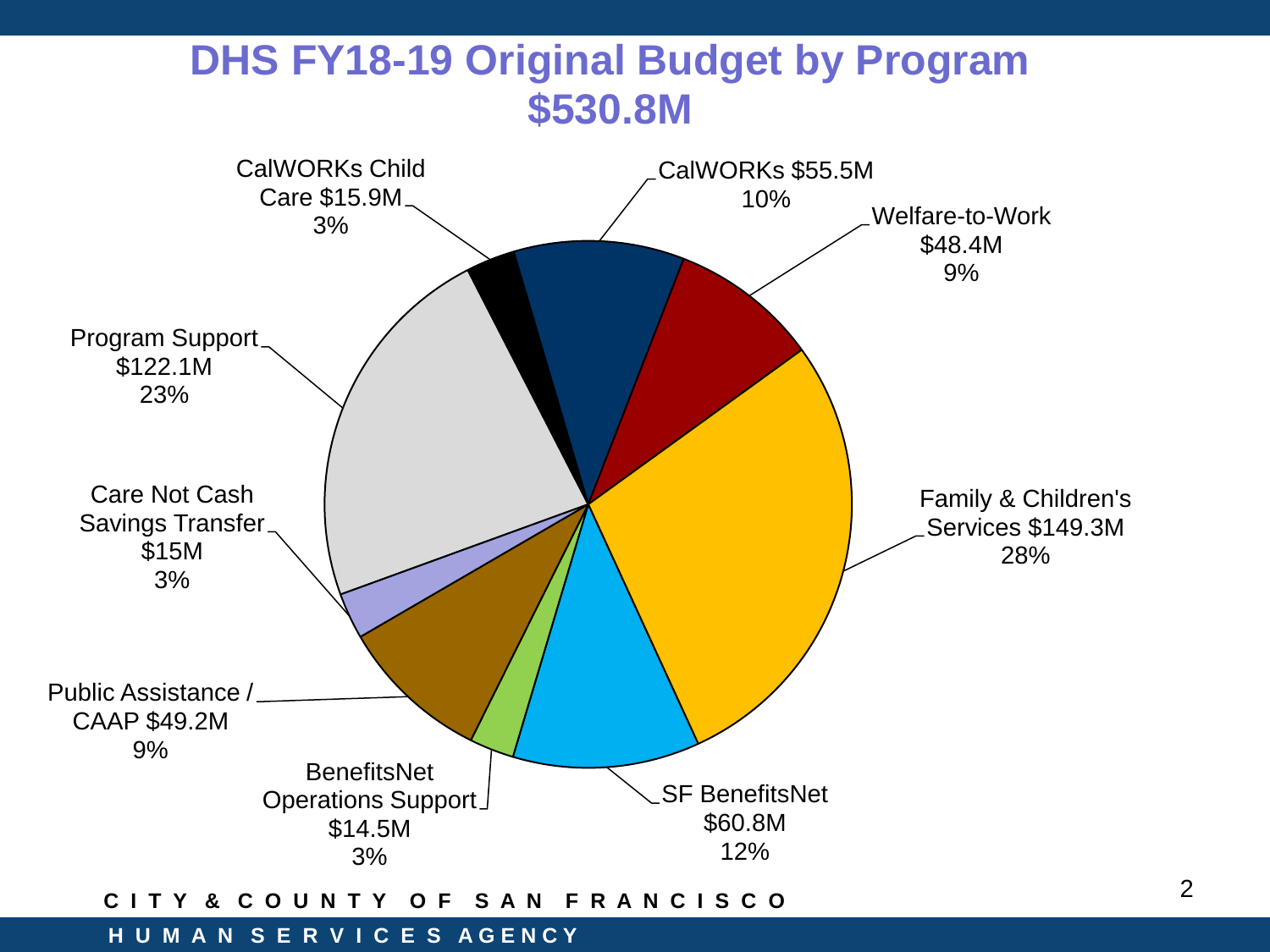### **DHS FY18-19 Original Budget by Source \$530.8M**



#### **C I T Y & C O U N T Y O F S A N F R A N C I S C O**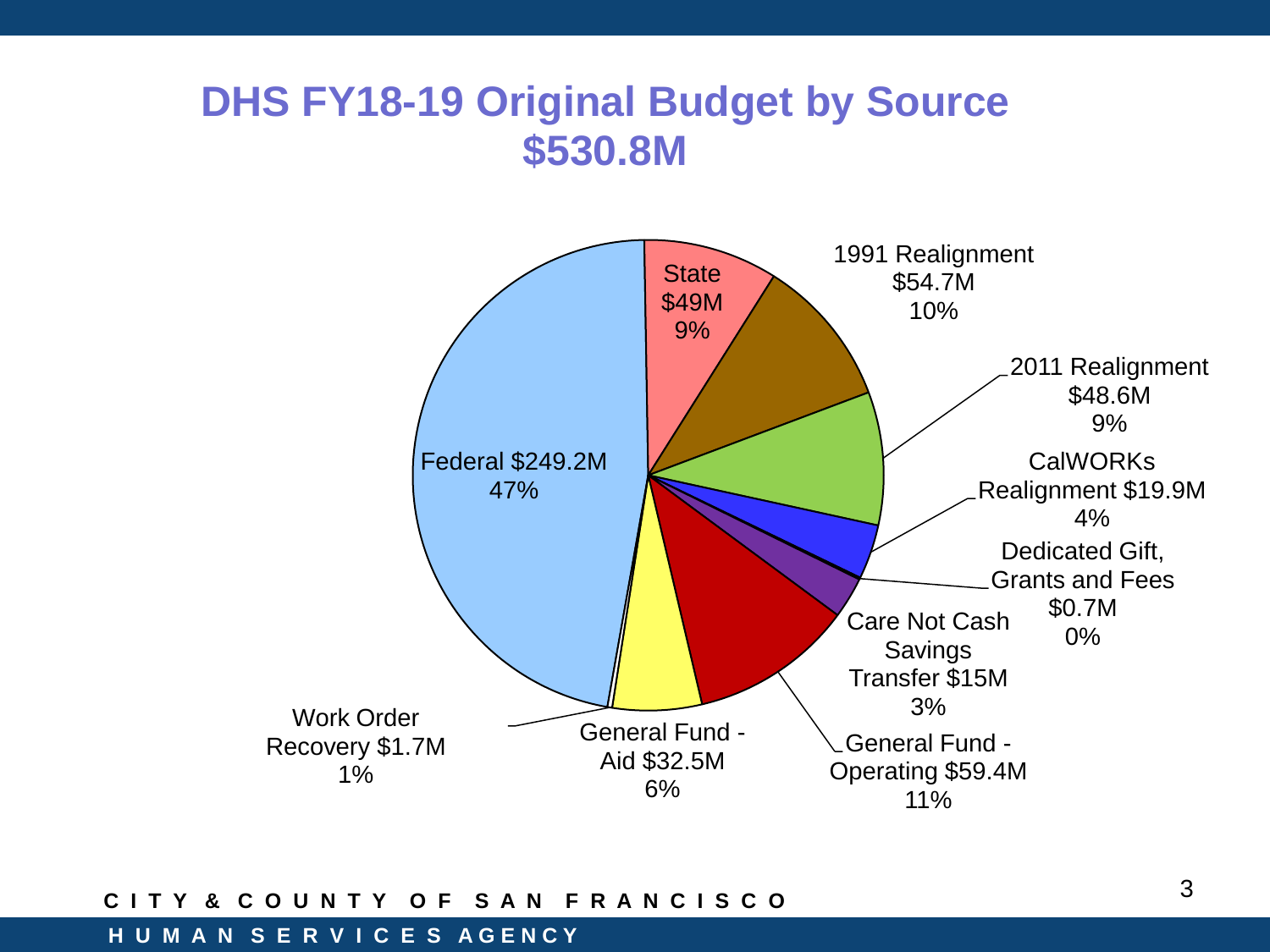### **DHS FY18-19 Original Budget by Category \$530.8M**



#### **C I T Y & C O U N T Y O F S A N F R A N C I S C O**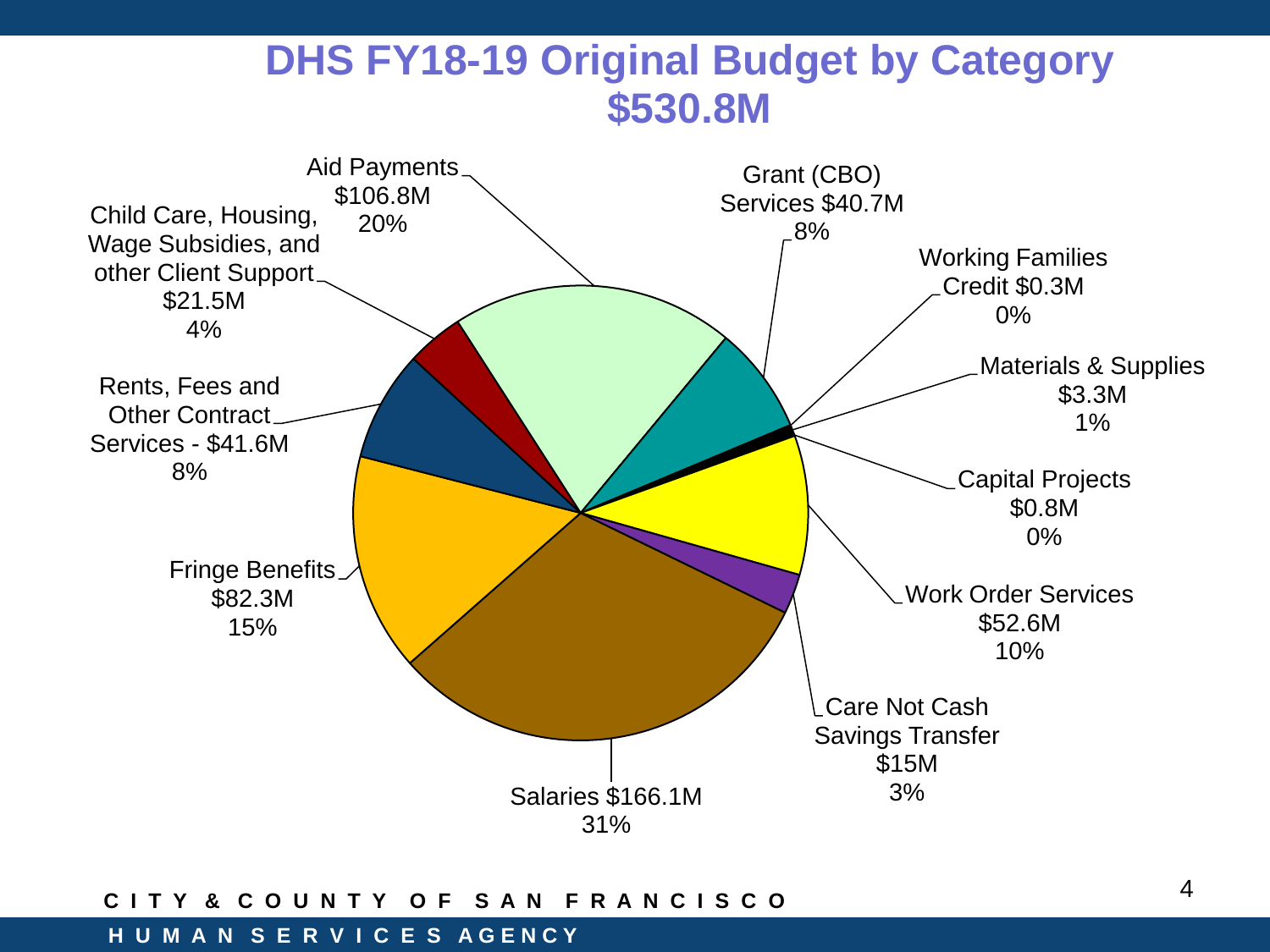### **HSA Caseload**

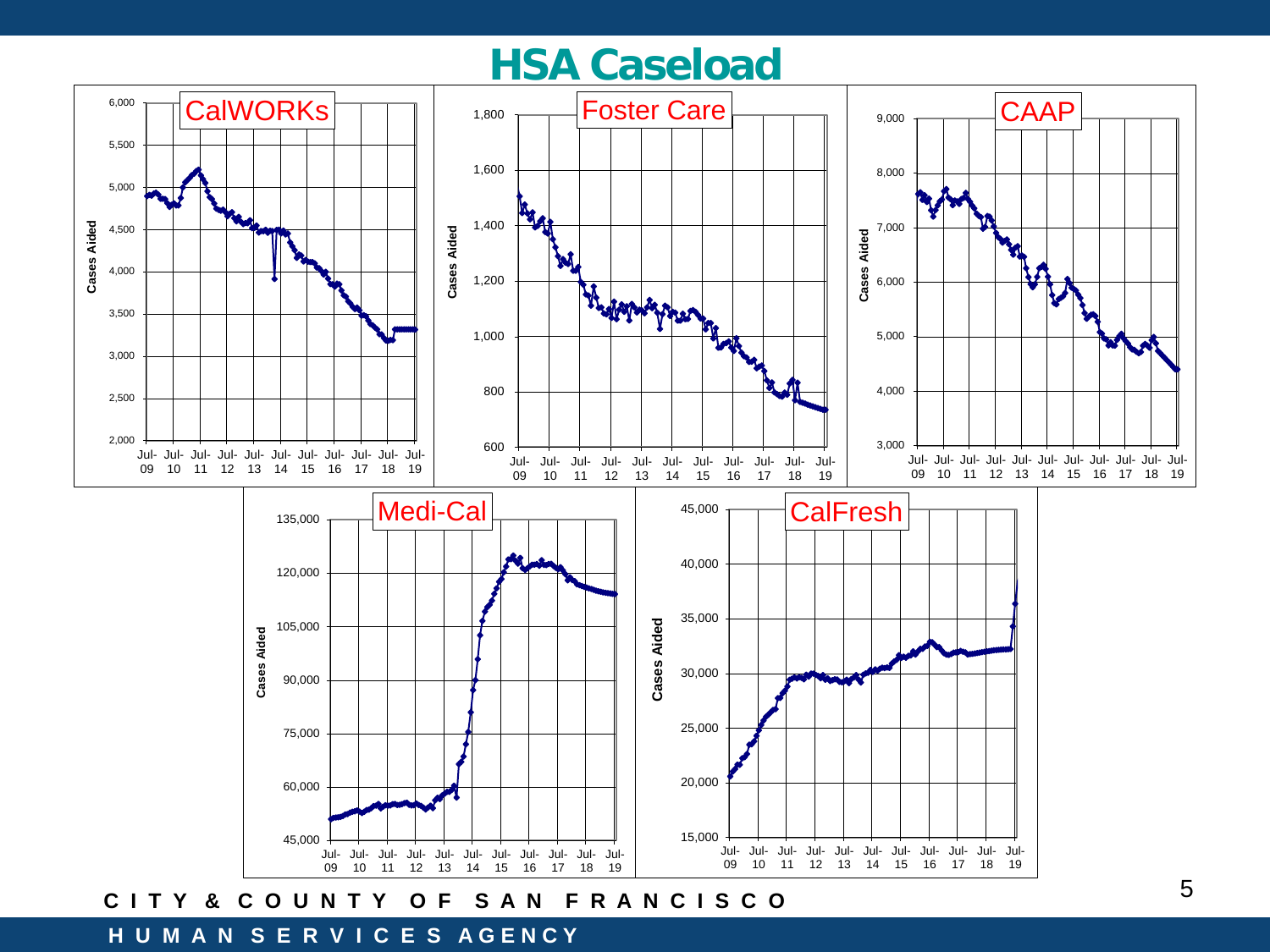# **Mayor's FY19-20 & FY20-21 Budget Projections**

Revenues are expected to increase, but expenses increase faster.

| <b>Citywide Projected Shortfall</b><br>(in millions)                                                                                                                        | <b>FY19-20</b> | <b>FY21-21</b> |
|-----------------------------------------------------------------------------------------------------------------------------------------------------------------------------|----------------|----------------|
| <b>Total Revenue Increase</b>                                                                                                                                               | 182.0          | 466.0          |
| <b>Total Expenditures</b><br>Salary & Benefits: (180.7)/(317.9),<br>Baselines & Reserves (55.3)/(99.1);<br>Departmental Costs 1.8/(29.9);<br>Citywide Uses*: (55.1)/(182.5) | (289.4)        | (629.4)        |
|                                                                                                                                                                             |                |                |

## **Cumulative Shortfall (107.4) (163.4)**

\*Citywide Uses include: general operating increases (e.g. minimum wage, utility rates, and debt service), and capital/equipment/IT investments.

| CITY & COUNTY OF SAN FRANCISCO |  |  |
|--------------------------------|--|--|
| HUMAN SERVICES AGENCY          |  |  |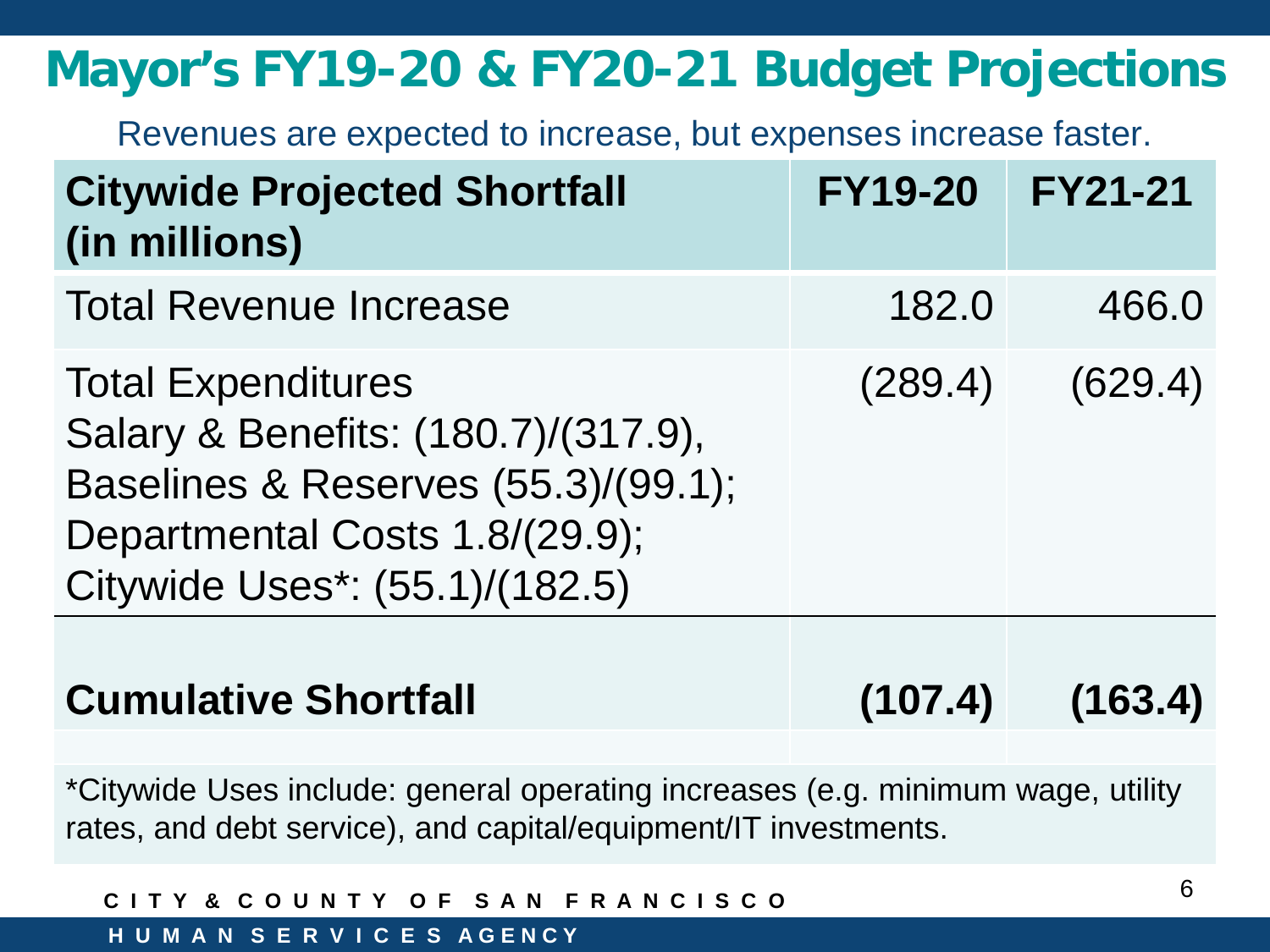## **Mayor's Budget Instructions**

- Budget Reductions of 2% of General Fund in FY19-20 and 4% in FY20-21. For HSA: \$765,376 in FY19-20 and \$1.5 million in FY20-21.
- Contingency Target of 1% of General Fund in FY19-20 and 2% in FY20-21. For HSA: \$382,688 in FY19-20 and \$765,376 in FY20-21.
- Agencies should not grow FTE count

**C I T Y & C O U N T Y O F S A N F R A N C I S C O**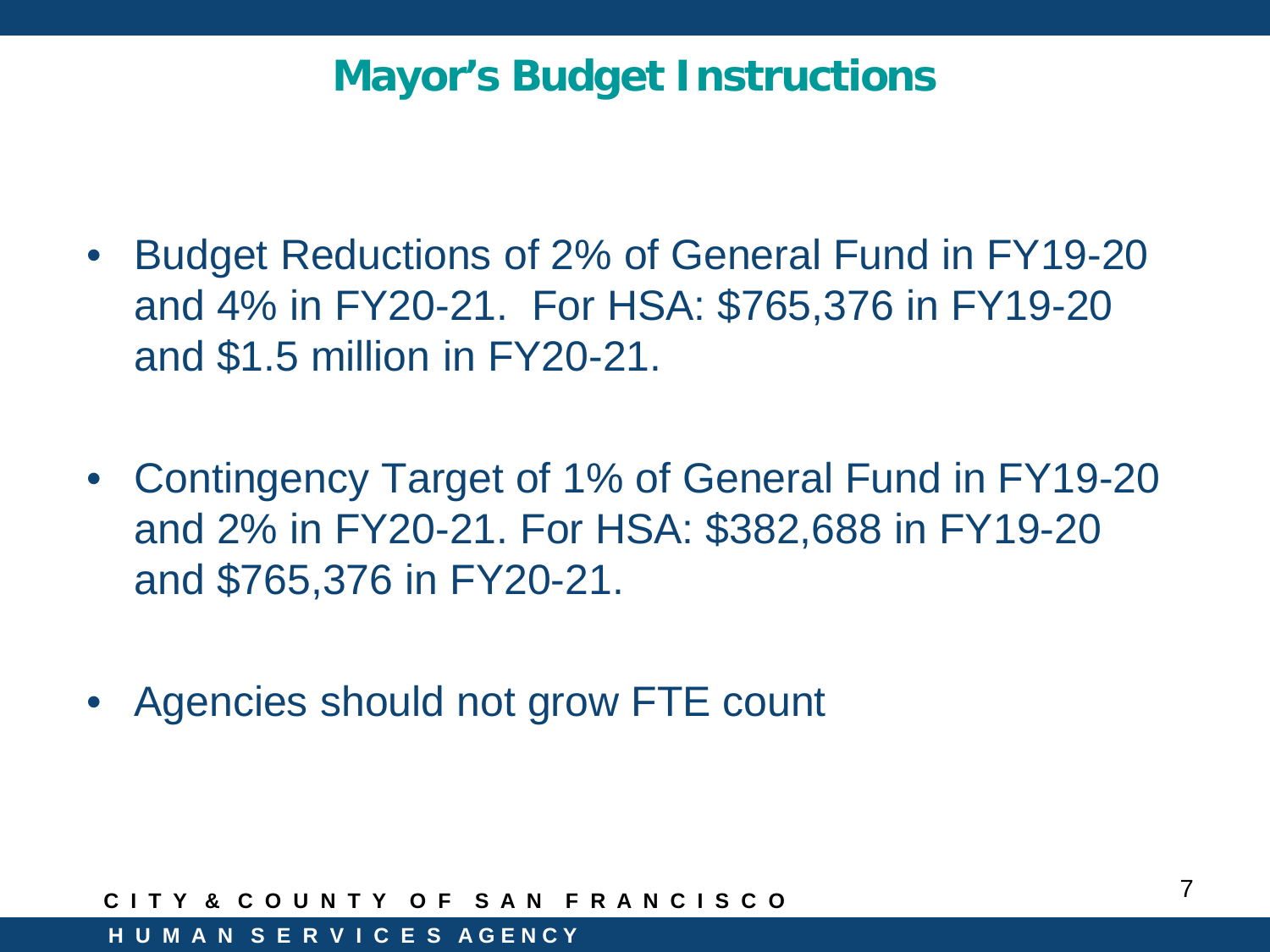## **Federal Budget Concerns**

- Possible Slowing Growth
	- Slowing national GDP growth
	- Stock market volatility from possible trade war
- Prolonged Government Shutdown
	- Jeopardizes issuance of CalFresh benefits if shutdown extends into March
	- TANF has not been reauthorized, delaying federal payment, but State law requires State to continue program
	- Other programs do not appear to be impacted because HHS budget for federal fiscal year 2018-19 was already passed
- End of the Title IV-E Waiver in Sept. 2019

**C I T Y & C O U N T Y O F S A N F R A N C I S C O**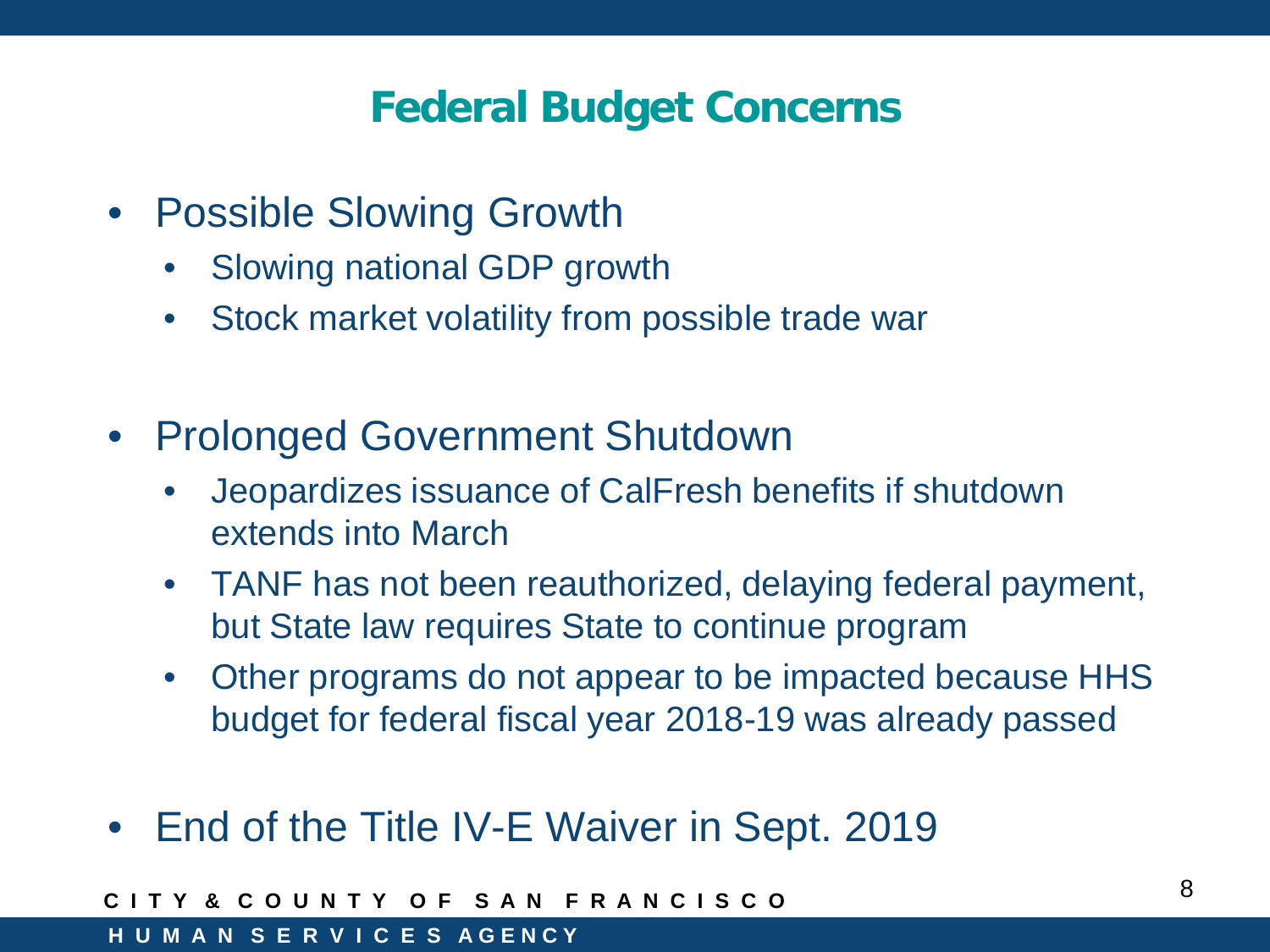## **State Budget**

- Changes in IHSS Funding
	- Reduces MOE in FY19/20
	- Reduces annual inflation factor from 7% to 4% beginning in FY20/21
- Proposed increase in CalWORKs grant
	- Would raise grant levels to 50 percent of the projected 2019 federal poverty level, effective October 1, 2019 (approx. a 13% increase in the grant)
	- Follows an increase of 10% in grant amounts in April 2019
- Funds for SSI Cash-out administration, CalWORKs Home Visiting Initiative and Housing Disability Advocacy Program

#### **C I T Y & C O U N T Y O F S A N F R A N C I S C O**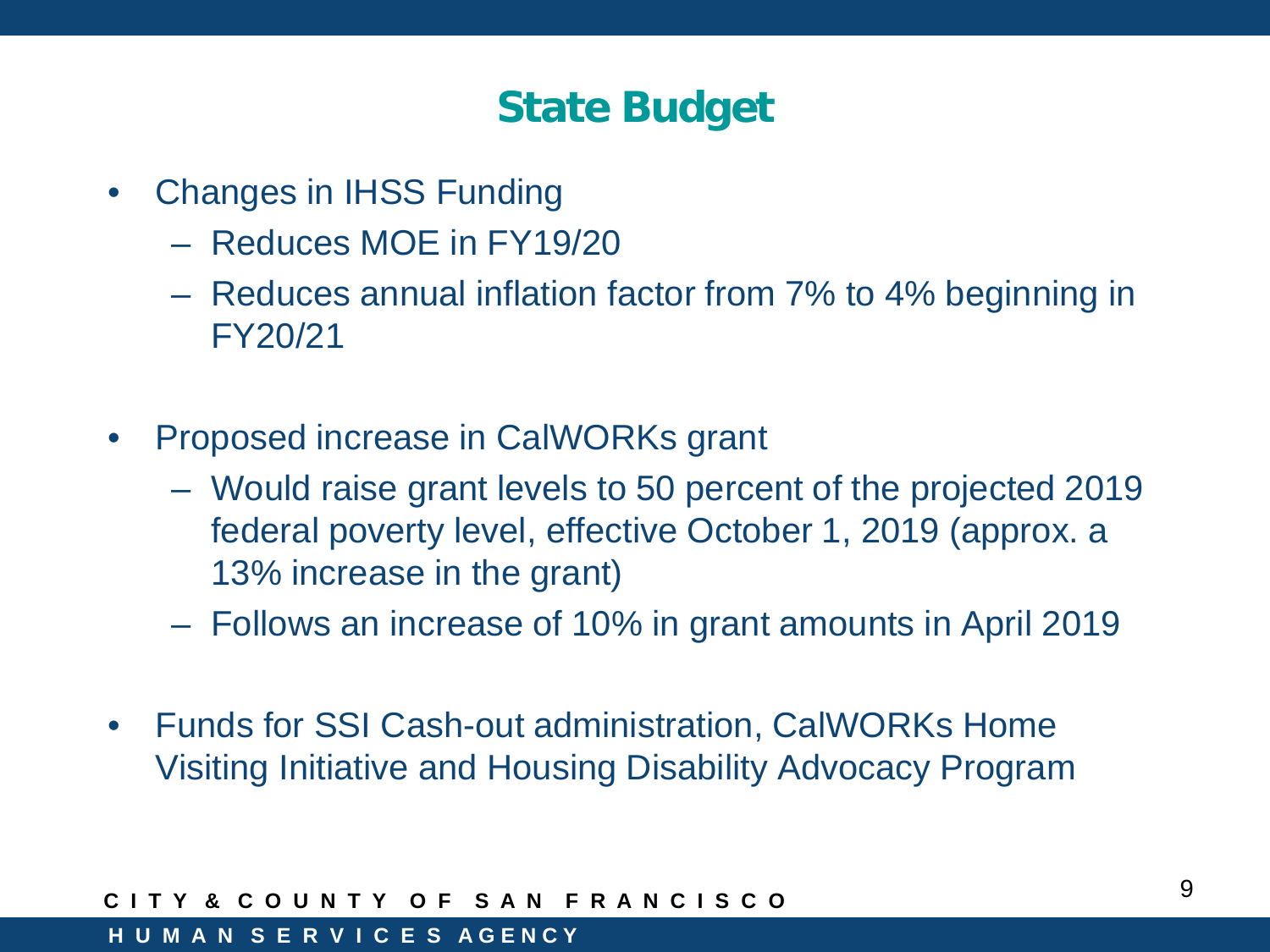## **Local Financial Issues**

- Preparing for Child Protection Center (CPC) closure
	- Support a foster family agency (FFA) to maintain a system of ten emergency foster homes which will handle most emergency placements (\$1.1 M in GF / yr.)
	- Support a STRTP to serve four high-needs youth at a time and offer mobile response services to all caregivers (\$3.2 M in GF / yr.)
	- Combined costs of \$2.7 M in GF / yr. above current CPC costs
- Planning for end of Title IV-E waiver in September 2019
	- Under waiver, federal funding of Child Welfare Services is currently the same irrespective of decline in foster care placements. The end of waiver will result in revenue shortfall of \$3.5 M in FY 19-20 and \$4.7 M in FY20-21.
	- San Francisco has also made "waiver investments" of \$7 M + a year to strengthen its child welfare system and prevent unnecessary use of foster care.
	- The Families First Preventative Services Act (FFPSA) will provide some new federal revenue for preventative services, but does not begin until FY 21/22.
- CAAP grant increases
	- 10% increase in April 2019, then 13% increase in October 2019
	- Additional \$4 million in FY19-20 and \$4.6 million in FY20-21 needed

#### **C I T Y & C O U N T Y O F S A N F R A N C I S C O**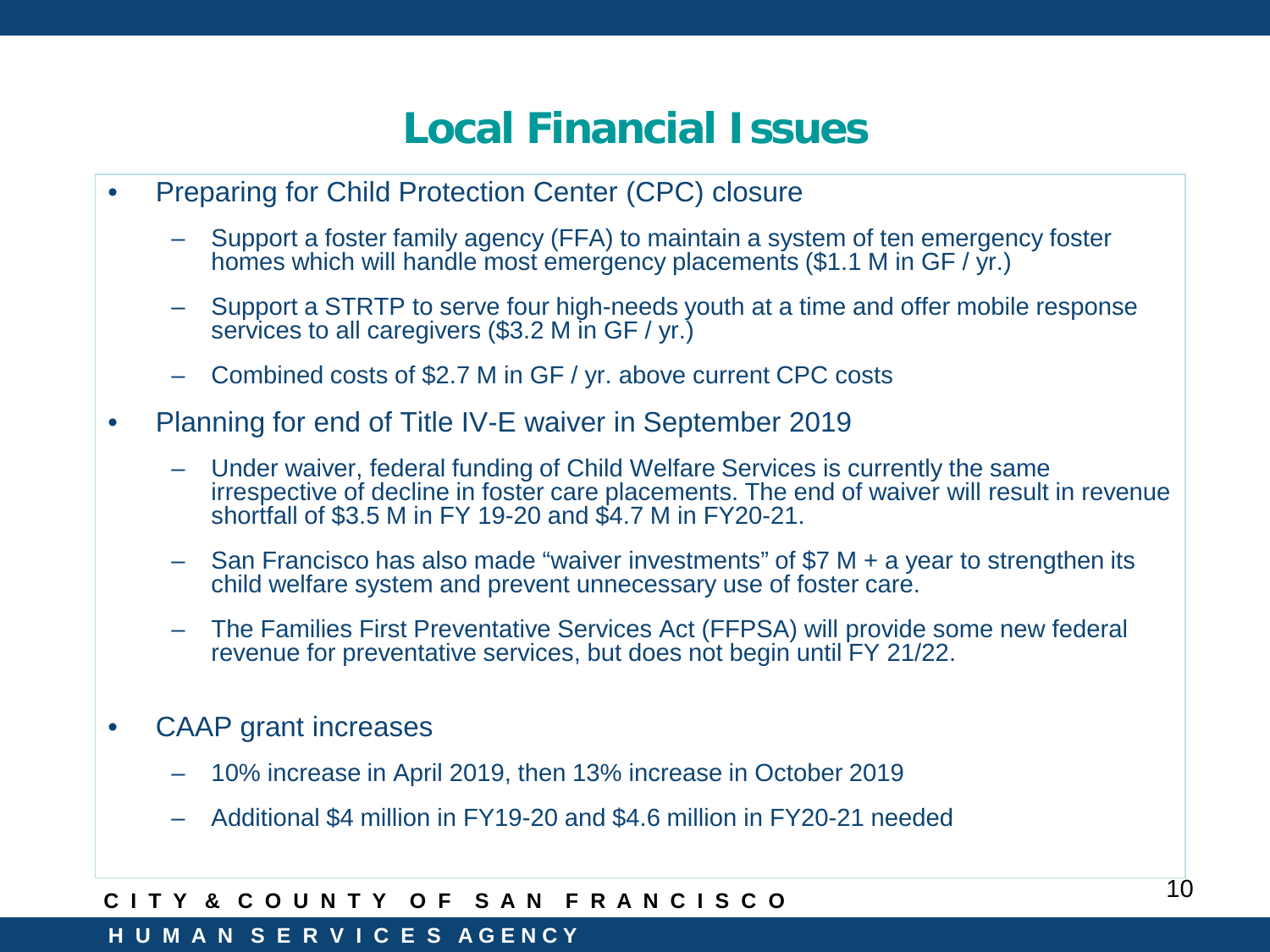# **Self-Sufficiency: CalWORKs, Workforce Development, and Project 500**

- Implementation of statewide CalWORKs 2.0 Strategic Initiative
- Restructuring of Workforce Development Division to improve service delivery to ABAWDs, part-time work seekers, and Work Study participants.
- Supplemental State funding for the CalWORKs Housing Support Program, which provides housing locator services as well as move-in and rental subsidies. Will serve an additional 50 CalWORKs families.
- Supplemental State funding for the Home Visiting Initiative component of Project 500, which provides nurse and behavioral health visitation services. Will serve up to an additional 40 CalWORKs families.

Y & COUNTY OF SAN FRANCISCO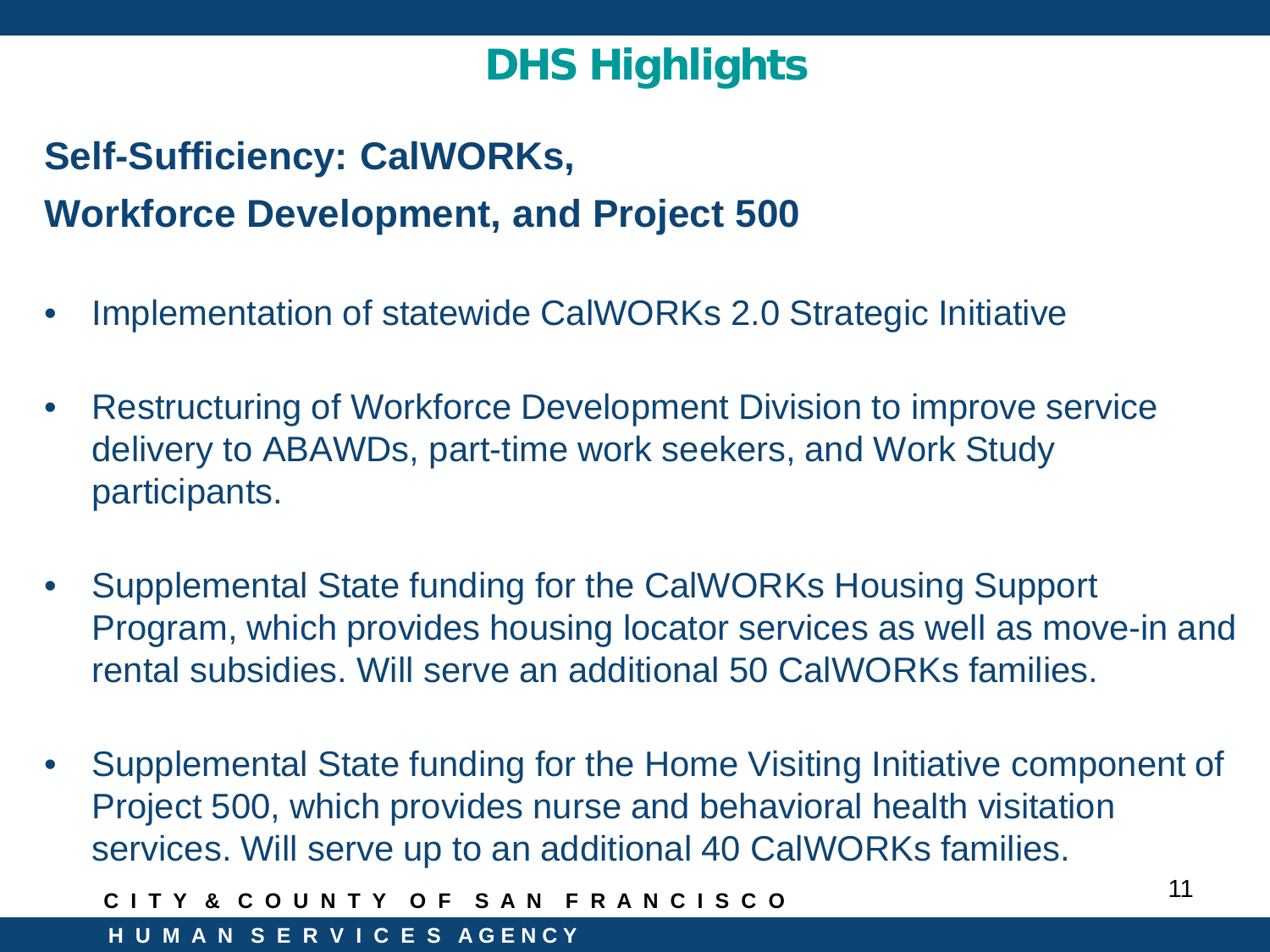### **SF Benefits Net: Medi-Cal and CalFresh**

- Creation of specialized eligibility unit for client data and outcomes tracking
- New ABAWD initiatives
	- Improved outreach communication via the HSA web page and tailored mailings
	- Training to eligibility staff, agency staff, and community partners
	- Three-tiered plan:
		- Search and screen for exemptions
		- Refer to Workforce Development for workfare and other employment/training opportunities
		- Apply a 15% discretionary exemption to minimize the number of discontinued ABAWDs
- Preparing for SSI Cash-in
	- Added 20 positions in a Supplemental appropriation to begin hiring in advance of June 1 implementation

#### **C I T Y & C O U N T Y O F S A N F R A N C I S C O**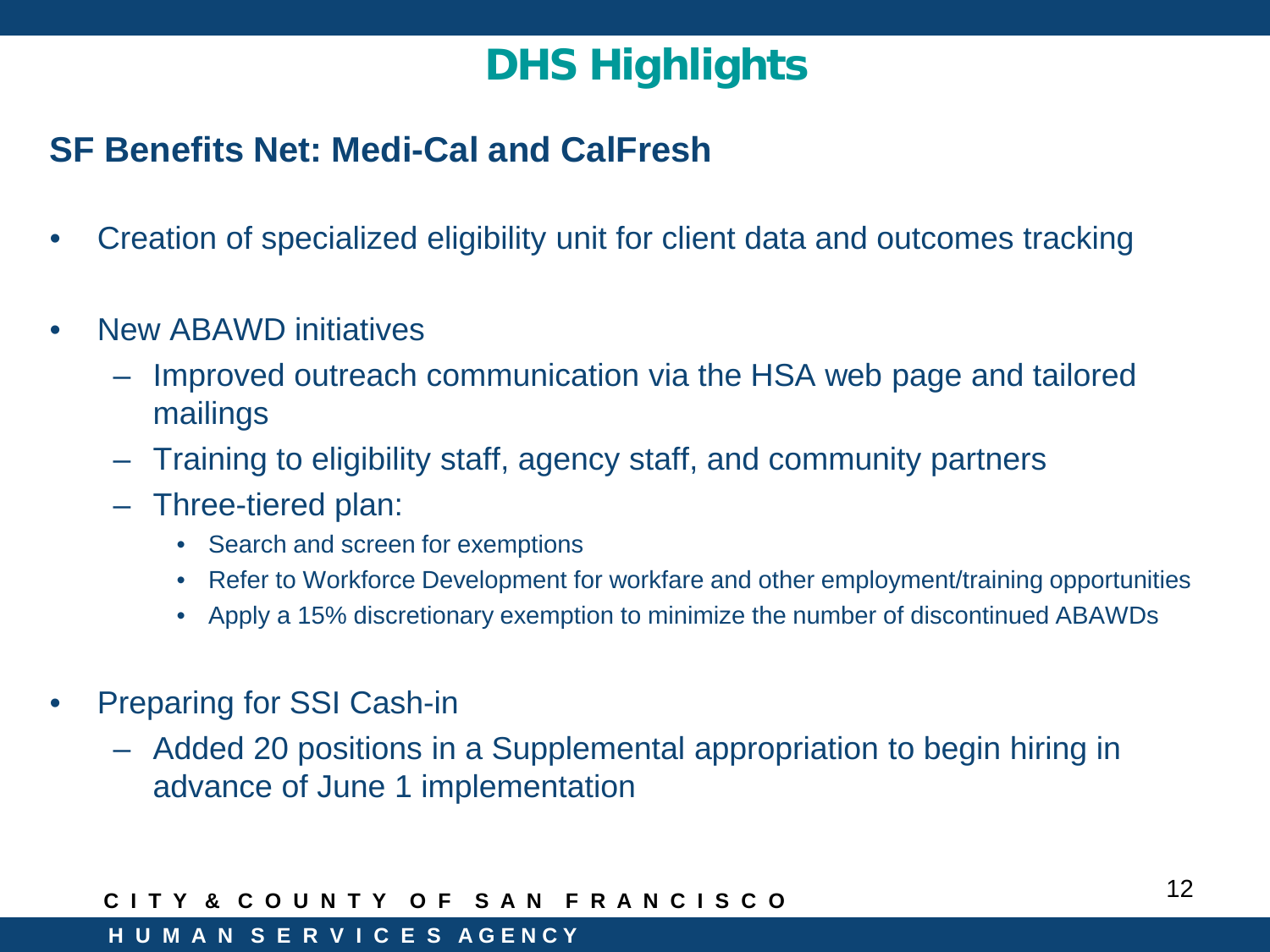### **County Adult Assistance Programs (CAAP)**

- Continuing to partner with the Department of Homelessness & Supportive Housing on the Housing Disability Advocacy Program
	- Connecting homeless adults to HSA benefits
	- Planned benefits outreach at new upcoming Navigation Centers and shelters
- Alignment of CAAP policies with ABAWD workfare requirements
	- Workfare hours
	- Exemptions
	- Triage database and procedures

#### **C I T Y & C O U N T Y O F S A N F R A N C I S C O**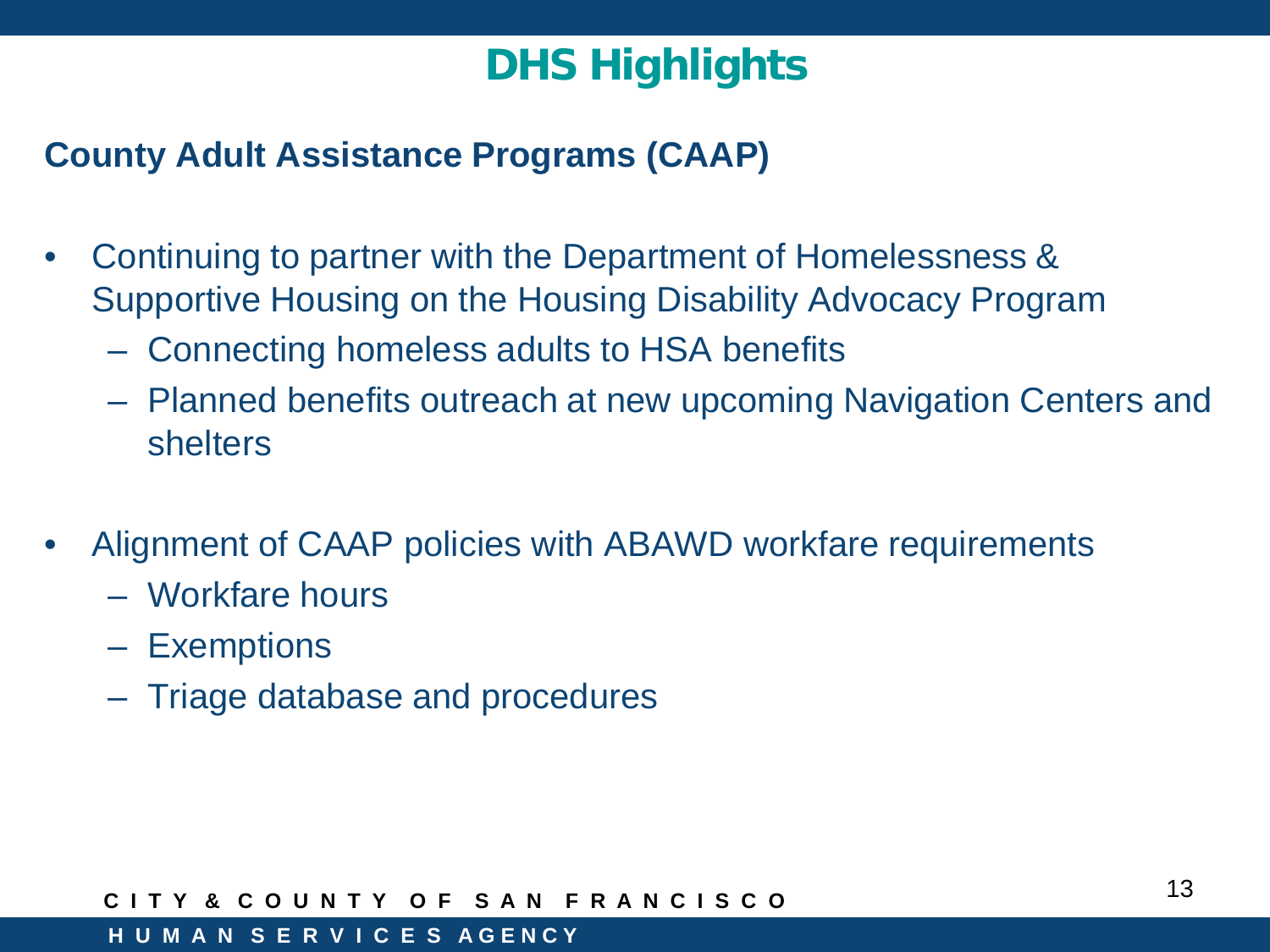### **Family & Children's Services**

- Continue to work on Continuum of Care Reform (AB 403):
	- Recruitment of additional foster families/homes
	- Streamlining of licensing process for all caregivers
	- Transitioning group homes to Short Term Residential Treatment Programs (STRTP)
	- Full implementation of child and family teams
- Continued implementation of the Title IV-E Waiver until Sept. 2019

#### **C I T Y & C O U N T Y O F S A N F R A N C I S C O**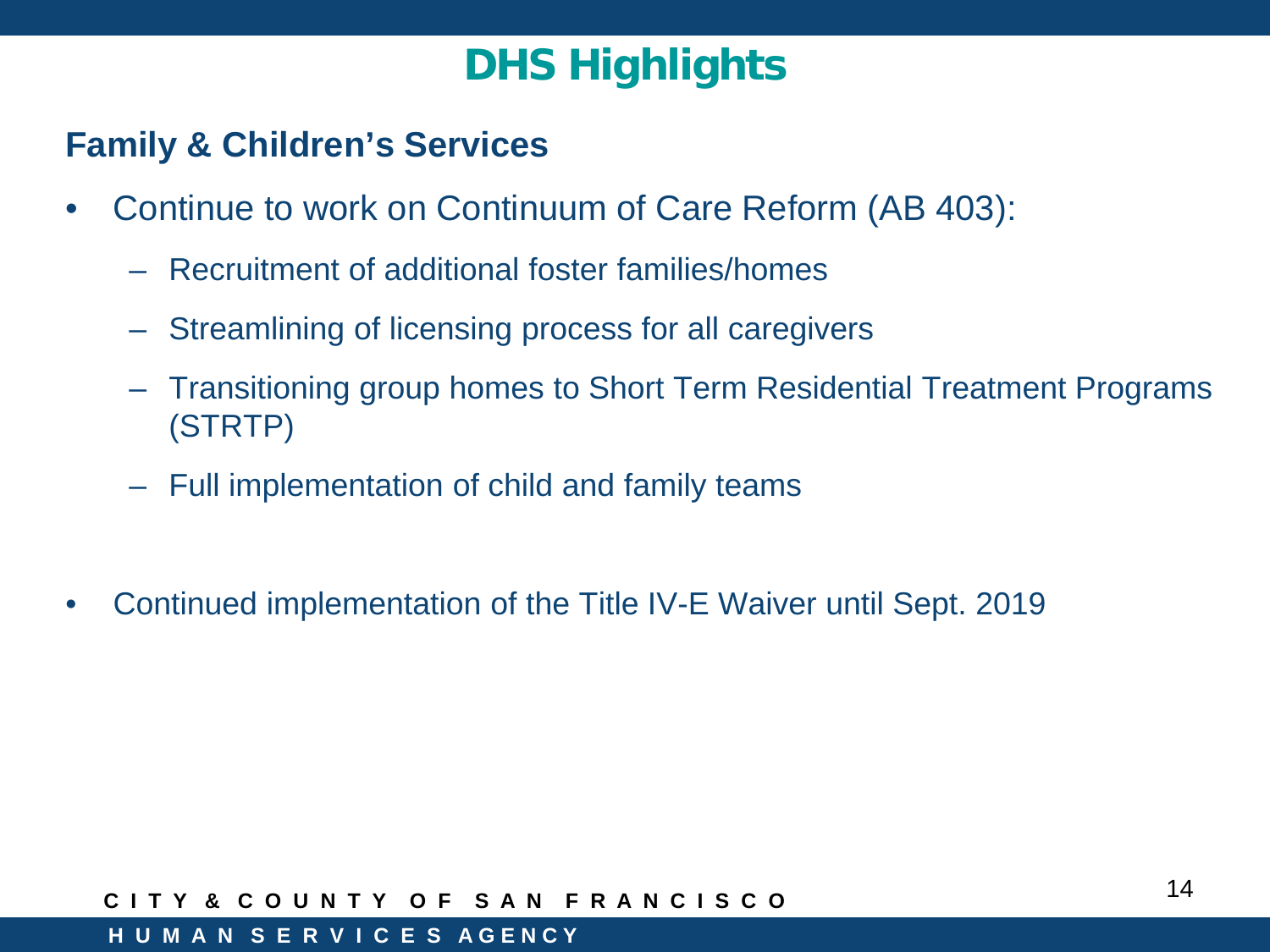### **Program Support**

- Diversity, Equity, and Inclusion Initiative (Human Resources)
	- Convened a staff Racial Equity Work Group to develop an action plan containing strategies to address matters of racial equity
	- Surveyed and interviewed staff for perspectives on status of racial equity within HSA's organizational structure and hiring practices
- CalWIN transition to CalSAWS (Information Technology)
	- Consolidating CalWIN client benefits portal with other two California benefits portals into a single statewide system. Transition completion in 2023.
- Further program support from Planning, Communications, Innovation Office, Budget, Contracts, Finance, Facilities/Operations, Investigations, Program Support Operations, and Central Management.